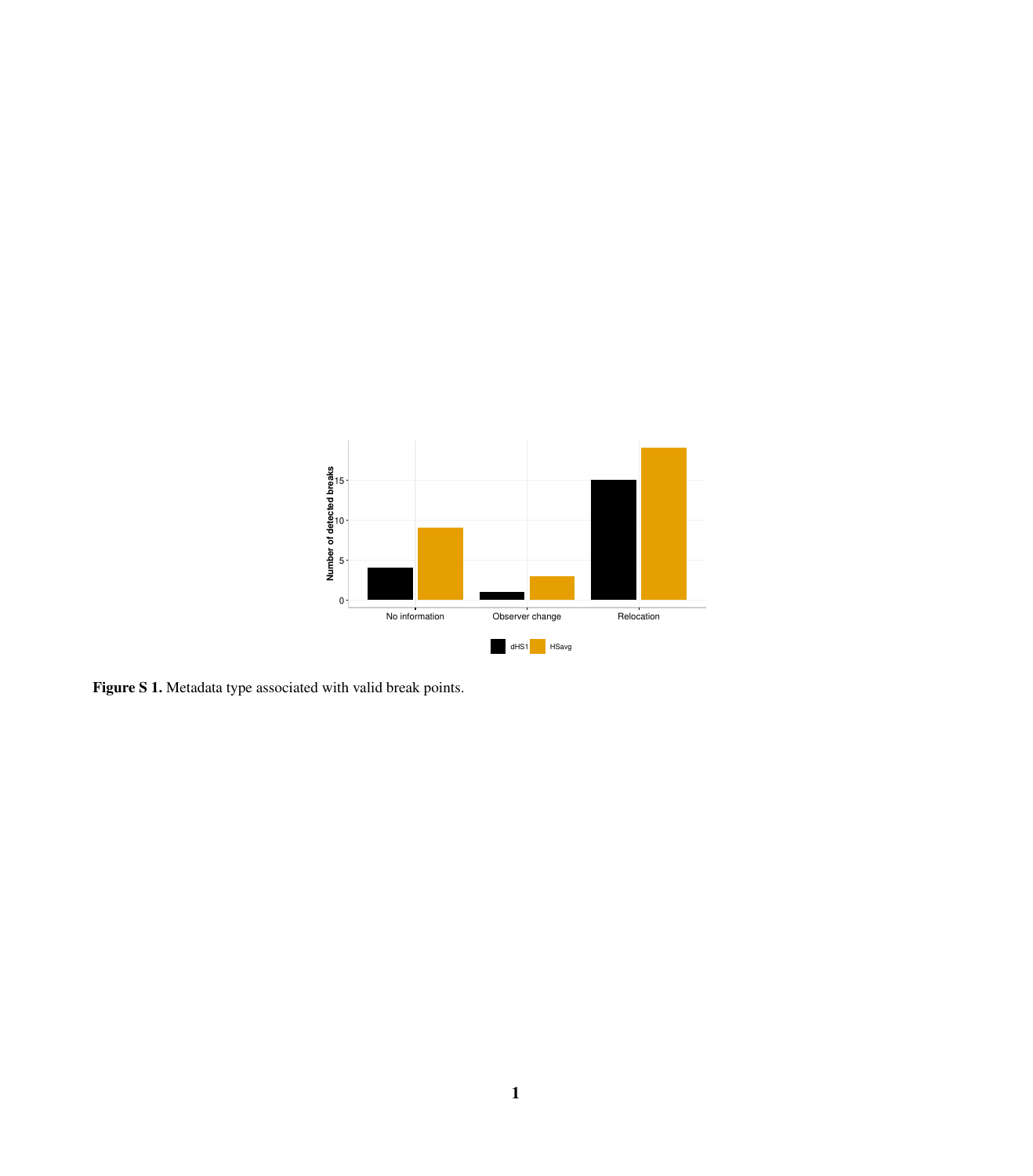

Figure S 2. For both variables HSavg and dHS1, the median sigma of the subset of 5 reference series with lowest sigma for each candidate series is plotted against the altitude of the candidate series. The size of the dots corresponds to the median correlation of these subsets. All correlation and sigma values are from HOMER.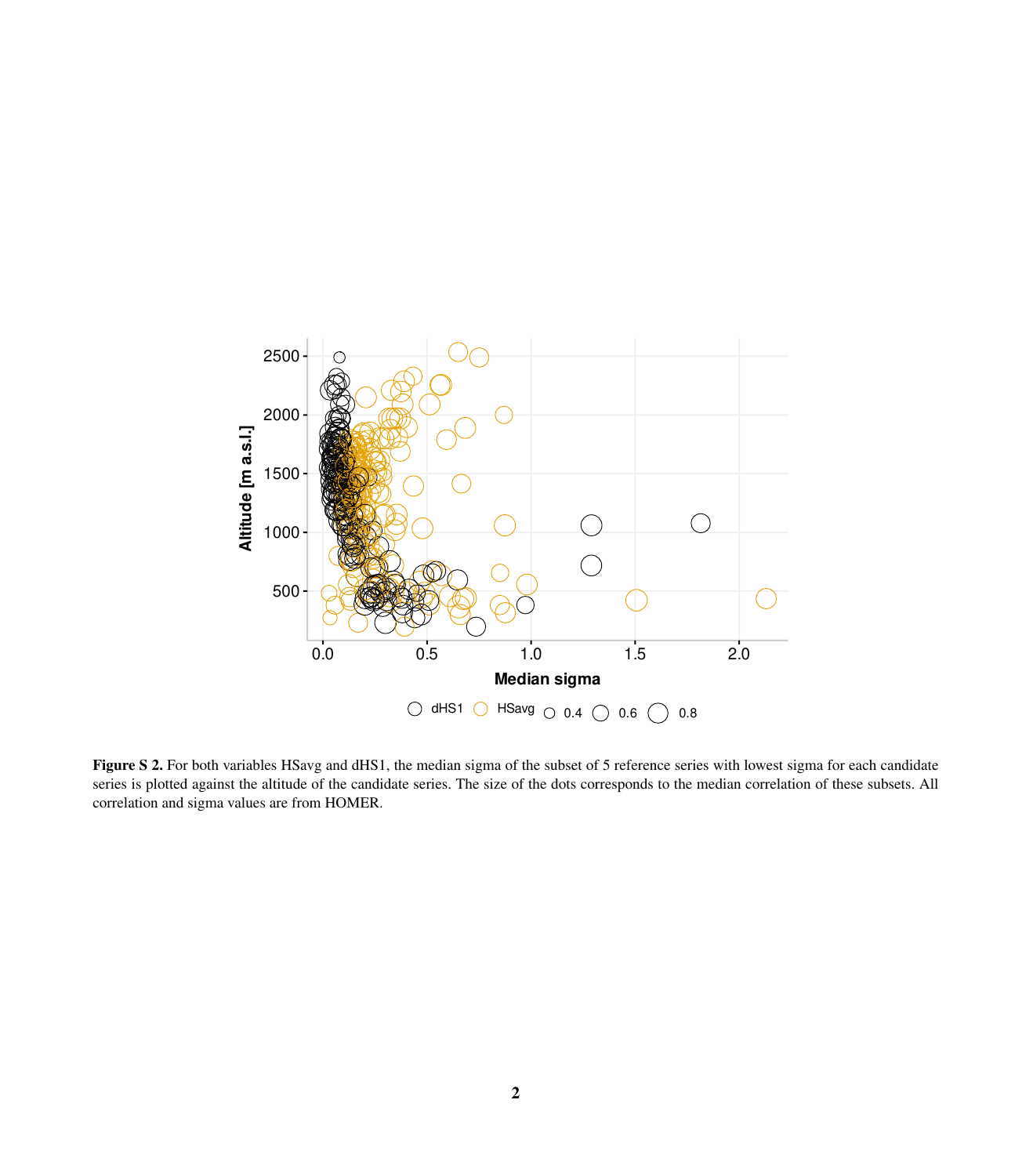

Figure S 3. For both variables HSavg and dHS1, the median correlation of the subset of 5 reference series with lowest sigma for each candidate series is plotted against the altitude of the candidate series. The coloured lines are fitted means for both dHS1 (red) and HSavg (green). Valid break points are highlighted with triangles (break identified by HOMER with thick triangles). All correlation and sigma values are from HOMER.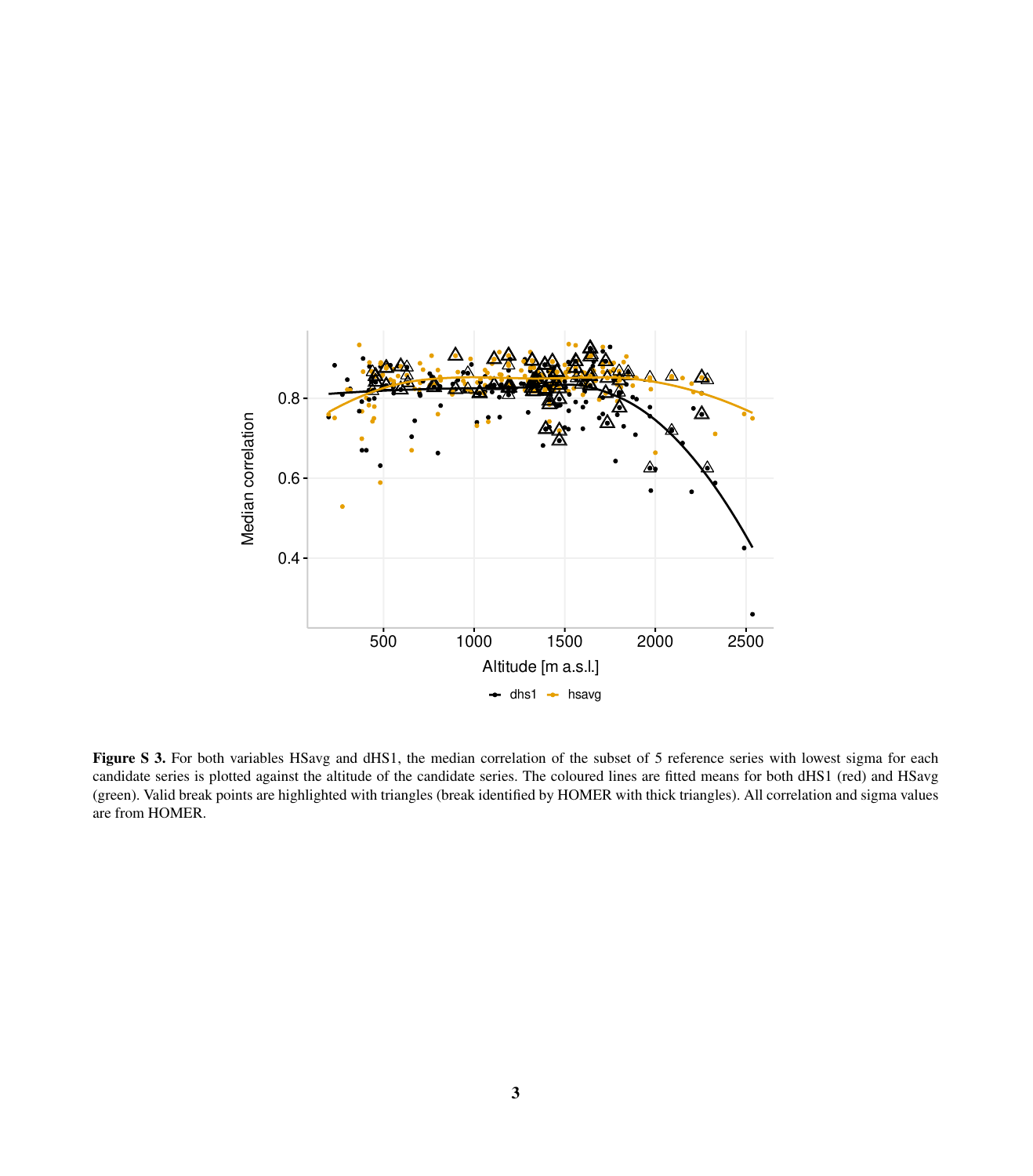| Name            | Altitude [m a.s.l.] | mHSavg [cm]    | mdHS1 [days] | Name       | Altitude [m a.s.l.] | mHSavg [cm] | mdHS1 [days] |
|-----------------|---------------------|----------------|--------------|------------|---------------------|-------------|--------------|
| <b>MAG</b>      | 197                 | 1              | 23           | <b>ABO</b> | 1325                | 26          | 131          |
| 6BE             | 230                 | 1              | 16           | 5CU        | 1330                | 16          | 113          |
| <b>LUG</b>      | 273                 | 1              | 14           | 3UI        | 1340                | 55          | 151          |
| <b>RHF</b>      | 300                 | 1              | 25           | 4UL        | 1345                | 67          | 156          |
| <b>BAS</b>      | 316                 | 1              | 23           | 3SW        | 1350                | 74          | 157          |
| <b>OTL</b>      | 366                 | 1              | 20           | 1LC        | 1360                | 47          | 134          |
| <b>GRO</b>      | 380                 | 2              | 21           | 4OW        | 1370                | 81          | 161          |
| AIG             | 381                 | 1              | 17           | 5BE        | 1380                | 25          | 131          |
| <b>BUS</b>      | 387                 | 1              | 22           | 1SM        | 1390                | 42          | 139          |
| <b>CLA</b>      | 405                 | 0              | 13           | <b>URB</b> | 1395                | 36          | 142          |
| <b>HLL</b>      | 419                 | 1              | 35           | 4MS        | 1410                | 55          | 148          |
| <b>GVE</b>      | 420                 | 1              | 18           | 7ST        | 1415                | 24          | 132          |
| <b>WYN</b>      | 422                 | 2              | 38           | <b>SMM</b> | 1415                | 24          | 135          |
| BIL             | 433                 | 1              | 29           | 5OB        | 1420                | 34          | 144          |
| <b>KLO</b>      | 436                 | 1              | 32           | 5SE        | 1420                | 42          | 149          |
| <b>DEM</b>      | 439                 | 1              | 31           | r.sus      | 1432                | 28          | 135          |
| <b>SNS</b>      | 439                 | 2              | 39           | <b>SED</b> | 1432                | 38          | 147          |
| PAV             | 447                 | $\overline{0}$ | 16           | 2AN        | 1440                | 72          | 164          |
| <b>ALT</b>      | 449                 | 1              | 34           | <b>ANT</b> | 1440                | 68          | 162          |
| LUZ             | 456                 | $\overline{c}$ | 37           | 4WI        | 1450                | 42          | 136          |
| <b>SIO</b>      | 482                 | $\overline{c}$ | 32           | 5SP        | 1457                | 40          | 148          |
| <b>KOP</b>      | 483                 | 1              | 38           | 5IN        | 1460                | $27\,$      | 142          |
| <b>NEU</b>      | 485                 | 1              | 27           | 4SM        | 1470                | 30          | 115          |
| PAY             | 490                 | 1              | 27           | <b>ZNZ</b> | 1470                | 18          | 124          |
| <b>RAG</b>      | 496                 | 4              | 51           | 7ZN        | 1475                | 22          | 127          |
| <b>GLA</b>      | 515                 | 7              | 65           | 4FY        | 1500                | 68          | 161          |
| 5LQ             | 520                 | 5              | 53           | <b>RIE</b> | 1500                | 40          | 139          |
| LAN             | 538                 | 5              | 54           | <b>BOS</b> | 1505                | 63          | 153          |
| <b>BER</b>      | 555                 | $\overline{c}$ | 42           | 5SA        | 1510                | 69          | 162          |
| <b>CHU</b>      | 555                 | 4              | 55           | 1JA        | 1520                | 54          | 146          |
| <b>SMA</b>      | 556                 | $\overline{c}$ | 44           | 1MN        | 1520                | 55          | 151          |
| 1 <sub>IN</sub> | 580                 | 3              | 54           | r.lar      | 1522                | 92          | 167          |
| <b>MER</b>      | 595                 | 6              | 70           | 6BG        | 1525                | 64          | 156          |
| <b>EBK</b>      | 629                 | 8              | 79           | 2GA        | 1550                | 71          | 162          |
| <b>GRA</b>      | 634                 | 1              | 33           | 4GR        | 1560                | 31          | 134          |
| <b>VIS</b>      | 655                 | 3              | 47           | 5DF        | 1560                | 50          | 157          |
| <b>THS</b>      | 672                 | 7              | 71           | x.DAV      | 1560                | 51          | 160          |
| $\rm I LZ$      | 698                 | 11             | 84           | 1GB        | 1565                | 58          | 154          |
| 5TH             | 701                 | 6              | 68           | x.MVE      | 1590                | 44          | 134          |
| HAI             | 702                 | $\overline{4}$ | $70\,$       | 4ZE        | 1600                | 39          | 145          |
| <b>MAS</b>      | 718                 | $\overline{c}$ | 52           | <b>ZER</b> | 1600                | 36          | 147          |
| LAG             | 755                 | $\overline{4}$ | 60           | 3MB        | 1610                | 47          | 155          |
| 3WA             | 765                 | 11             | 90           | 5HI        | 1610                | 64          | 162          |
|                 | 779                 | 6              | 77           |            |                     |             |              |
| <b>STG</b>      | 800                 | 10             | 95           | <b>GRC</b> | 1617                | 23<br>68    | 129          |
| 1LB             |                     |                |              | r.wol      | 1625                |             | 159          |
| 7BR             | 800                 | $\mathbf{1}$   | 31           | 2RI        | 1640                | 57          | 155          |
| <b>LTB</b>      | 812                 | $10\,$         | 91           | 6SB        | 1640                | 61          | 158          |